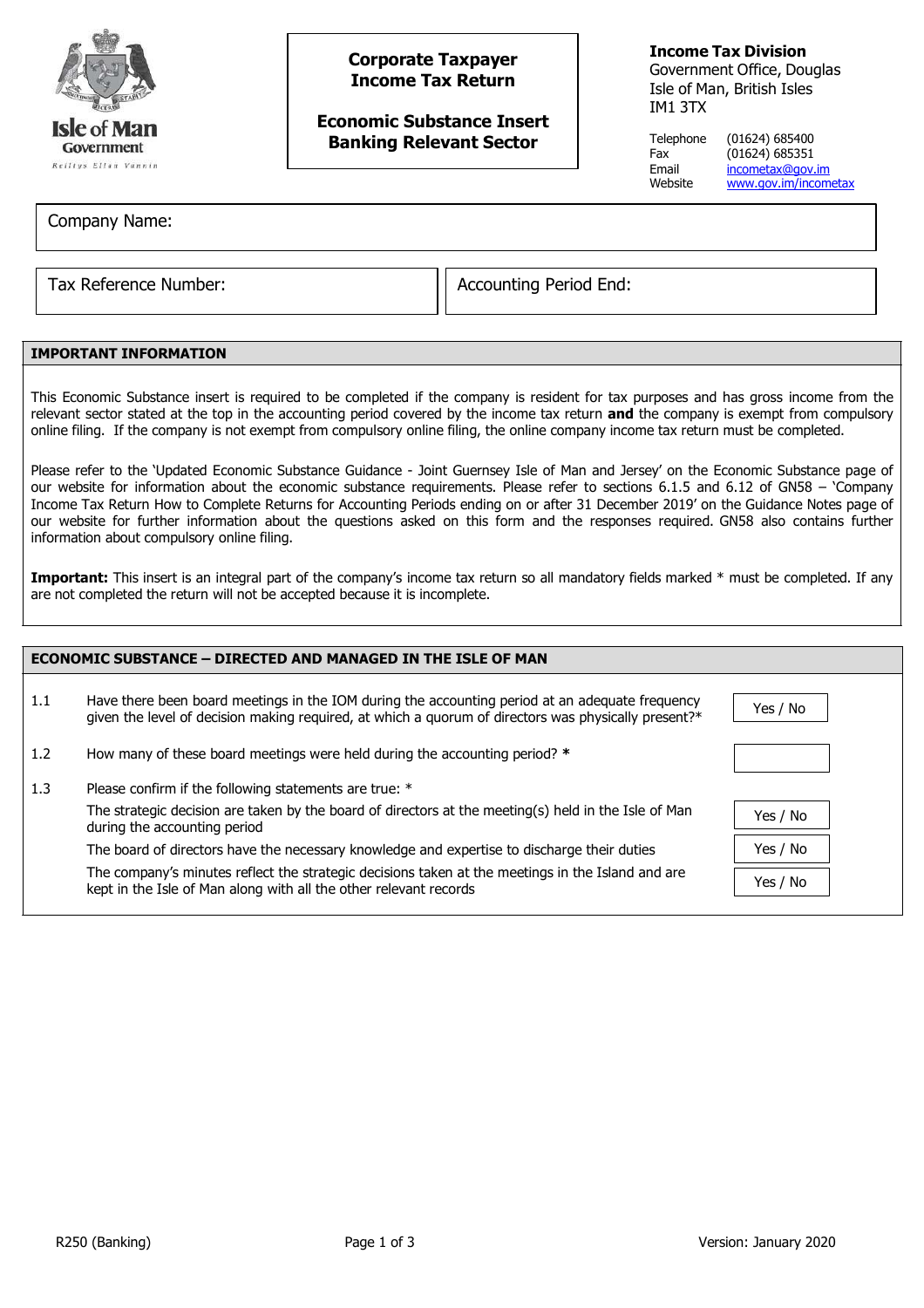|                                                                            | <b>ECONOMIC SUBSTANCE - Banking</b>                                                                                                                                       |  |  |  |  |
|----------------------------------------------------------------------------|---------------------------------------------------------------------------------------------------------------------------------------------------------------------------|--|--|--|--|
| 2.1                                                                        | Please state the company's gross income from activity in the [banking] relevant sector during the accounting period                                                       |  |  |  |  |
|                                                                            | £                                                                                                                                                                         |  |  |  |  |
| 2.2                                                                        | Please confirm which, if any, of the following Core Income Generating Activities (CIGA) were conducted in the Isle of Man during<br>the accounting period                 |  |  |  |  |
|                                                                            | Raising funds                                                                                                                                                             |  |  |  |  |
|                                                                            | Managing risk including credit, currency and interest risk                                                                                                                |  |  |  |  |
|                                                                            | Taking hedging positions                                                                                                                                                  |  |  |  |  |
|                                                                            | Providing loans, credit or other financial services to customers                                                                                                          |  |  |  |  |
|                                                                            | Managing regulatory capital                                                                                                                                               |  |  |  |  |
|                                                                            | Preparing regulatory reports and returns                                                                                                                                  |  |  |  |  |
|                                                                            | Other<br>Description of 'Other' CIGA:                                                                                                                                     |  |  |  |  |
|                                                                            |                                                                                                                                                                           |  |  |  |  |
| 2.3                                                                        | Were any of the above CIGA outsourced to a service provider in the Isle of Man during the accounting<br>Yes / No<br>period? *                                             |  |  |  |  |
| 2.3.1                                                                      | Name(s) of Service Provider                                                                                                                                               |  |  |  |  |
| 2.3.2                                                                      | Details of CIGA outsourced                                                                                                                                                |  |  |  |  |
|                                                                            | (Continue on a separate sheet if necessary)                                                                                                                               |  |  |  |  |
| 2.3.3                                                                      | £<br>Expenditure incurred on outsourcing of CIGA (including decimals if applicable)                                                                                       |  |  |  |  |
| 2.4                                                                        | Were any CIGA conducted outside of the Isle of Man during the accounting period?*<br>Yes / No<br>(If yes, please attach details of the CIGA conducted outside the Island) |  |  |  |  |
| <b>ECONOMIC SUBSTANCE - PHYSICAL PRESENCE, EMPLOYEES &amp; EXPENDITURE</b> |                                                                                                                                                                           |  |  |  |  |
|                                                                            |                                                                                                                                                                           |  |  |  |  |
| 3.1                                                                        | Please confirm below the address, if any, of any premises/offices in the Isle of Man:                                                                                     |  |  |  |  |
|                                                                            | (If no premises, leave blank)                                                                                                                                             |  |  |  |  |
| 3.2                                                                        | Please confirm the number of full time equivalent (FTE) employees, if any, who have worked for the company in the Isle of Man<br>during the accounting period *           |  |  |  |  |
|                                                                            | FTE Employees - Company's Own<br>FTE Employees - Outsourced                                                                                                               |  |  |  |  |
|                                                                            | (FTE Number can be to 2 decimal places)                                                                                                                                   |  |  |  |  |
| 3.3                                                                        | Please confirm the tax reference number where any ITIP/NI payments have been made to the Income<br>Tax Division (If not known, leave blank)                               |  |  |  |  |
| 3.4                                                                        | Please confirm the amount of operating expenditure incurred during the accounting period *<br>(Enter the amount to the nearest whole number)                              |  |  |  |  |